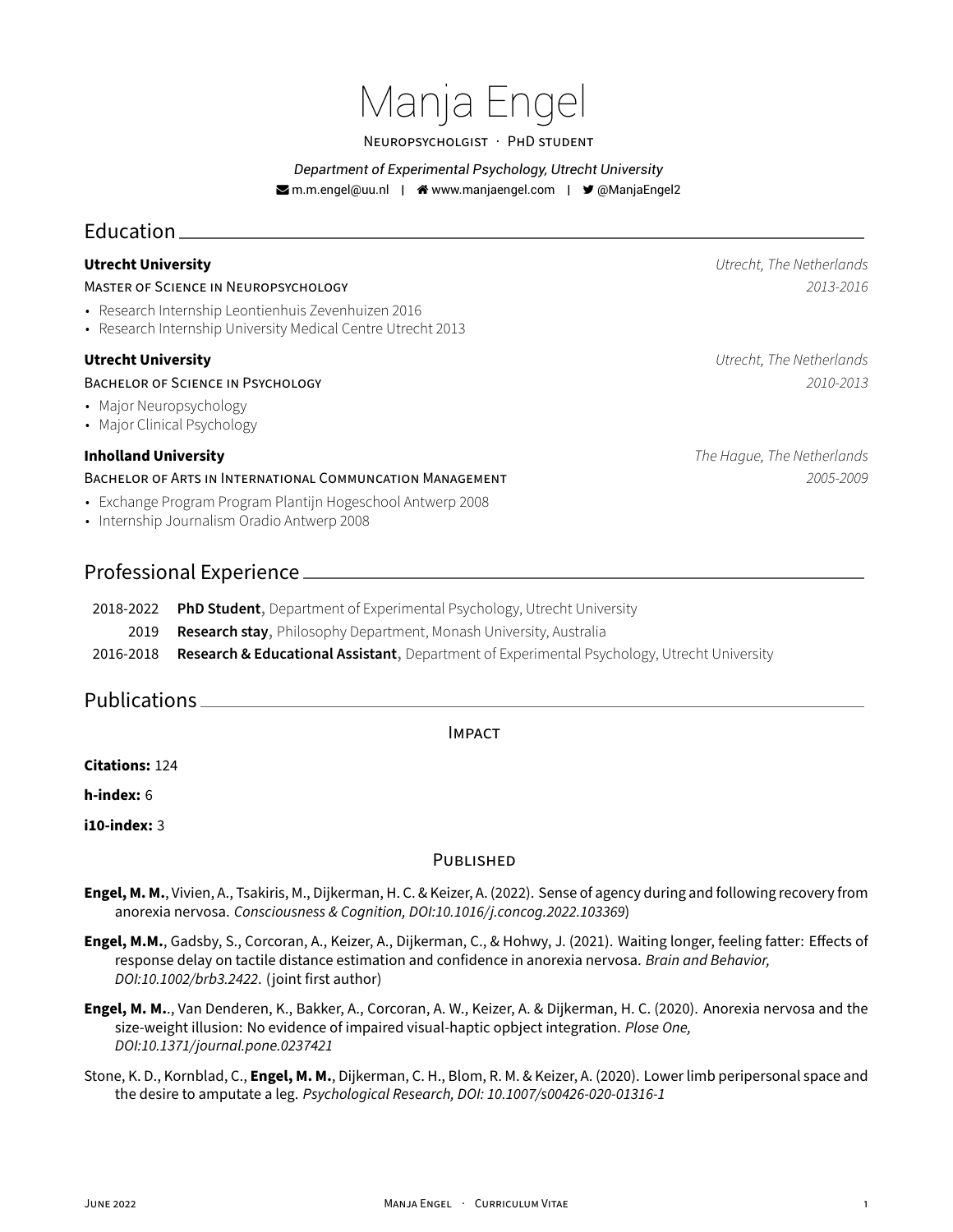- Stone, K. D., Kornblad, C., **Engel, M. M.**, Dijkerman, C. H., Blom, R. M. & Keizer, A. (2020). An investigation of lower limb representations underlying vision, touch, and proprioception in Body Integrity Identity Disorder. *Frontiers in Psychiatry, DOI: 10.3389/fpsyt.2020.00015*
- Keizer, A., **Engel, M. M.**, Bonekamp, J. & Van Elburg, A. (2018). Hoop Training: A Pilot Study Assessing the Effectiveness of a Multisensory Approach to Treatment of Body Image Disturbance in Anorexia Nervosa. Eating and Weight Disorders – Studies on Anorexia, *Bulimia and Obesity, DOI: 10.1007/s40519‑018‑0585‑z.*
- **Engel, M. M.** & Keizer, A. (2017). Body representation disturbances in visual perception and affordance perception persist in eating disorder patients after completing treatment. *Scientific reports, DOI: 10.1038/s41598‑017‑16362‑w*
- De Jong, J.R., Keizer, A., **Engel, M.M.** & Dijkerman, H.C. (2017). Does affective touch influence virtual reality fullbody illusions? *Experimental Brain Research, DOI: 10.1007/s00221‑017‑4912‑9*

#### BOOK CHAPTERS

Keizer, A. & **Engel, M. M.** (*forthcoming*). Body representation in anorexia nervosa. *Routledge Handbook of Bodily Awareness*, (Eds.) A. Alsmith & M. Longo. Routledge.

#### IN PROGRESS

**Engel, M. M.**, Dijkerman, H. C., Woertman, L., & Keizer, A. (2021). Does positive psychology help in reducing body image dissatisfaction in ED? (in prep)

### Awards & Grants

| 2020 | Best research presentation, National Academy for Eating Disorders      | €250       |
|------|------------------------------------------------------------------------|------------|
| 2018 | B Beurs, Stichting Fonds Catharine van Tussenbroek                     | £1250      |
| 2016 | <b>Best poster presentation, National Academy for Eating Disorders</b> | Nomination |
| 2016 | <b>Peter G. Swanbornprijs, Best Master Thesis of the Faculty</b>       | €1000      |
|      |                                                                        |            |

## Selected Presentations

#### SCiENTiFiC ORAL PRESENTATiONS AND WORKSHOPS

- Engel, M. M. (2021). Discussion in breakout rooms. VRLab symposium. Amsterdam.
- Engel, M. M. (2021). Perceptual and attitudinal influences on tactile misjudgement in anorexia nervosa. Helmholtz, Ellecom, The Netherlands.
- Engel, M. M. (2019). Body image in recovered anorexia nervosa patients. University of South Australia, Adelaide, Australia (invited talk).
- Engel, M. M. (2019). How recovered are recovered anorexia nervosa patients? University of Western Australia, Perth, Aus‑ tralia (invited talk).
- Engel, M. M. (2018). Mechanisms attributing to body image disorder in anorexia nervosa patients. Macquarie University, Sydney, Australia (invited talk).

Engel, M. M. (2018). Agency in anorexia nervosa. Helmholtz, Schoorl, The Netherlands.

- Keizer, A., Bonekamp, J. & Engel M. M. (2016). Why you cannot think yourself thin. Annual meeting Dutch Academy for Eating Disorders, Zwolle, The Netherlands (workshop).
- Engel, M. M. (2016). Body image in recovered anorexia nervosa patients. York University, York, United Kingdom (invited talk).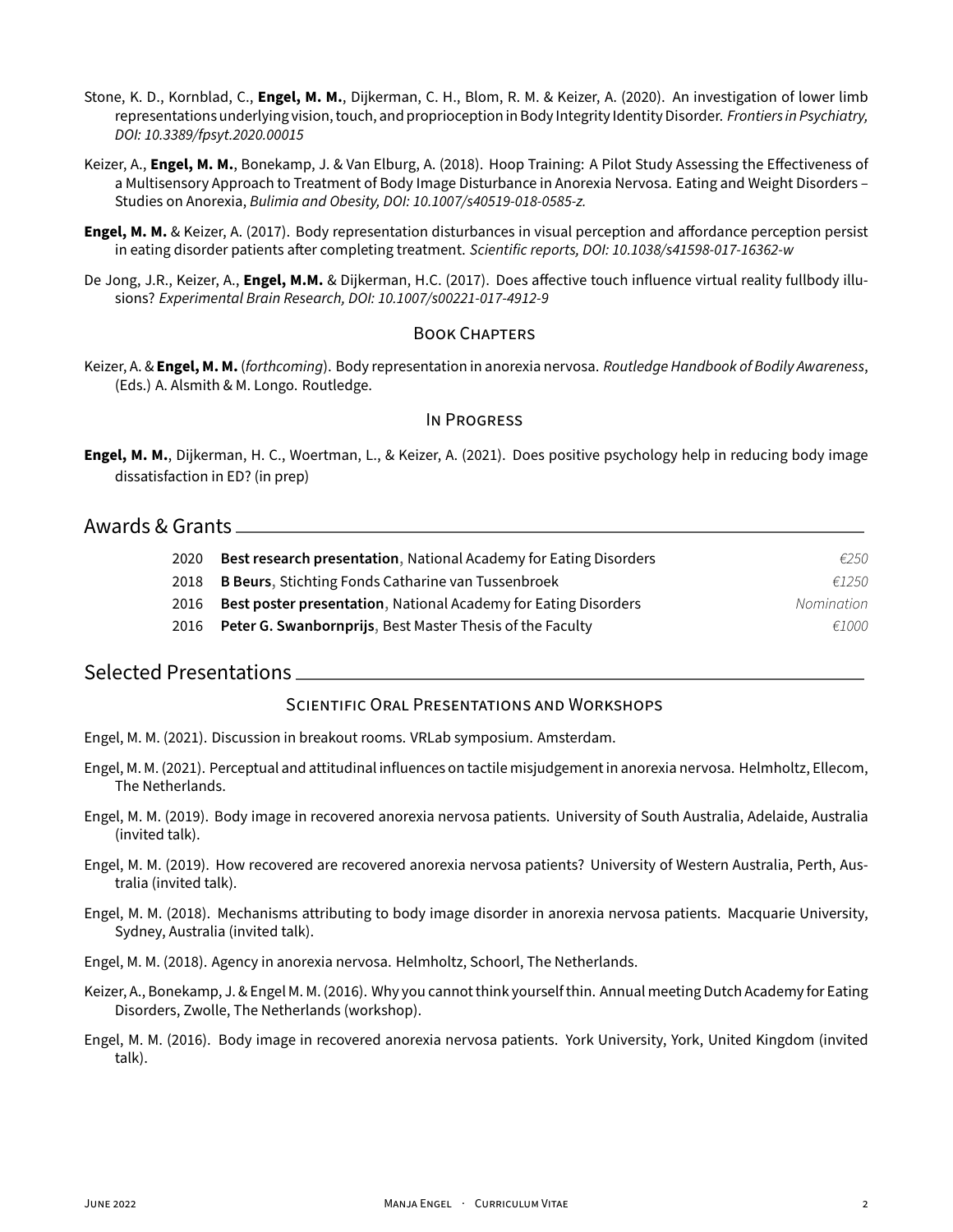### POSTER PRESENTATiONS

- Engel, M. M. (2021). Waiting longer feeling fatter: Effects of response delay on tactile distance estimation and confidence in anorexia nervosa. Body Image & Related Disorders. Virtual meeting.
- Engel, M. M. (2021). Waiting longer feeling fatter: Effects of response delay on tactile distance estimation and confidence in anorexia nervosa. Body Representation Network. Virtual meeting.
- Engel, M. M. (2020). No evidence of impaired visual‑haptic object integration in anorexia nervosa. Annual meeting Dutch Academy for Eating Disorders, Beesd, The Netherlands.
- Engel, M. M. (2020). Object processing in anorexia nervosa. Eating Disorder Research Society, Virtual Meeting
- Engel, M. M. (2020). Size-weight illusion in anorexia nervosa. European Workshop on Cognitive Neuropsychology, Bressanone, Italy.
- Engel, M. M. (2018). Body representation disturbances in recovered anorexia nervosa patients. Learning Body Models, Lorentz Center, Leiden, The Netherlands.
- Engel, M. M. (2017). Mental body representations disturbances in anorexia nervosa patients and recovered patients. Sum‑ merschool Aegina, Aegina, Greece.
- Engel, M. M. (2016). Body image in 'recovered' anorexia patients. Annual meeting Dutch Academy for Eating Disorders, Zwolle, The Netherlands.

#### LECTURERS AND EVENTS FOR PROFESSiONALS AND THE GENERAL PUBLiC

- Engel, M. M. (2021). Body representation in anorexia nervosa. Vrije Universiteit, The Netherlands (Guest Lecture)
- Engel, M. M. (2018). Agency in anorexia nervosa. Annual meeting Dutch Association for Cognitive and Behavioral Therapy, Veldhoven, The Netherlands.
- Keizer, A. & Engel, M. M. (2017). Body image in eating disorders and virtual reality. Stichting JIJ, Rotterdam, The Netherlands (invited talk).
- Engel, M. M. (2017). Body image disturbances in recovered anorexia nervosa patients. Annual meeting Dutch Association for Cognitive and Behavioral Therapy, Veldhoven, The Netherlands.
- Keizer, A., Bonekamp, J. & Engel, M.M. (2017). Workshop hoop training in anorexia nervosa. Annual Study day Dutch Society for Psychomotor Therapists, Zeist, Holland.
- Dijkerman, H. C. & Engel, M. M. (2016). Body image disturbances and virtual reality. Brainwave, Utrecht (invited talk).
- Keizer, A. & Engel, M. M. (2016). Body image in eating disorders. Stichting JIJ, Rotterdam, The Netherlands (invited talk).
- Keizer, A. & Engel, M. M. (2016). Role of virtual reality in treatment for Anorexia Nervosa. Referaat Altrecht Eetstoornissen Rintveld, Zeist, The Netherlands (invited talk).
- Keizer, A. & Engel, M. M. (2016). Body image after completion of eating disorder treatment. Leontienhuis, Zevenhuizen, The Netherlands (invited talk).

Keizer, A. & Engel, M. M. (2016) Body image and virtual reality. Leontienhuis, Zevenhuizen, The Netherlands (invited talk).

# Teaching and Supervision

| 2018-present Cognitive Neuropsychiatry, Lecturer/teacher          | Utrecht University |
|-------------------------------------------------------------------|--------------------|
| 2018-present Experimental Psychology, Bachelor Thesis, Supervisor | Utrecht University |
| 2021 Body Representation in Anorexia Nervosa, Guest Lecture       | Vrije Universiteit |